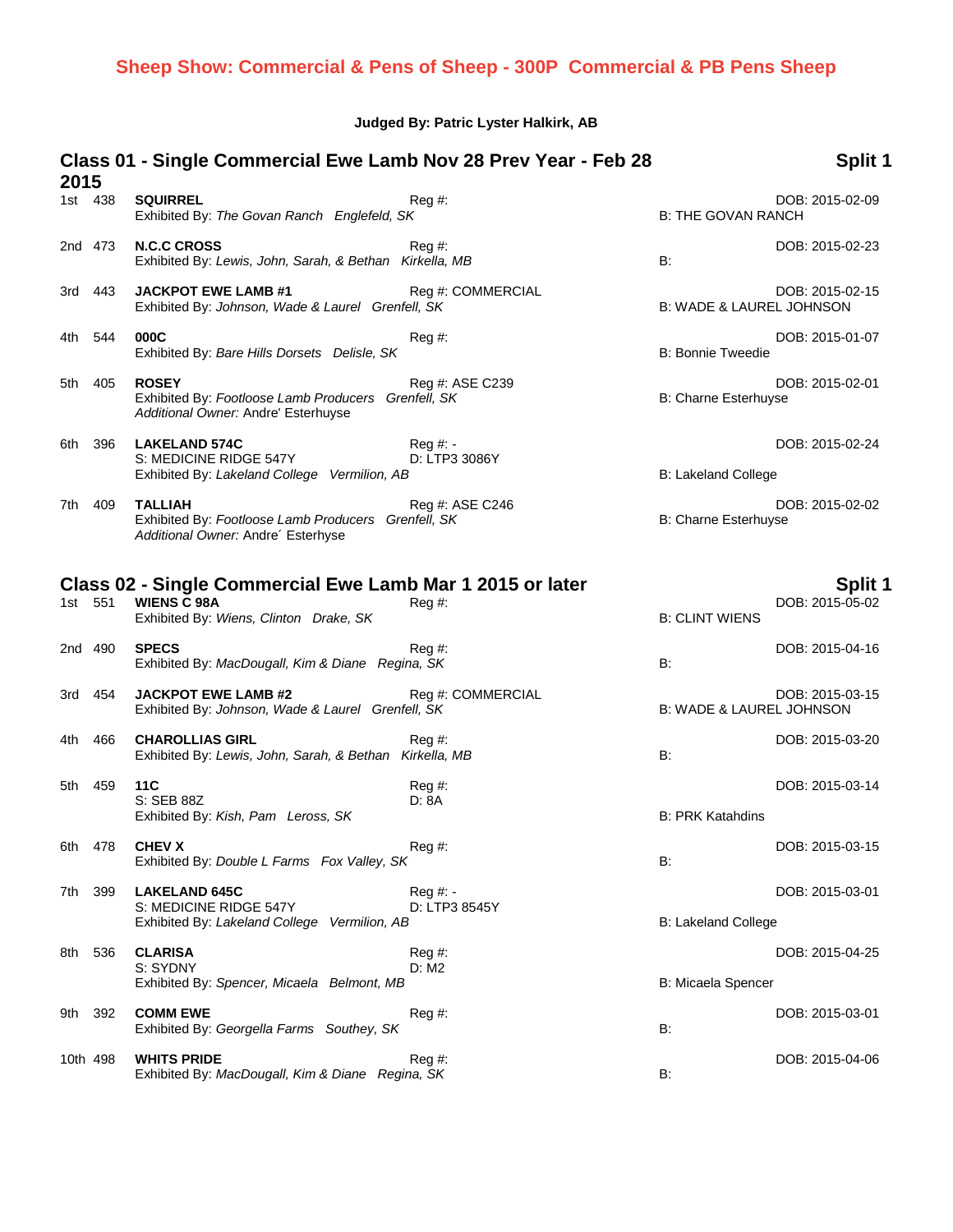| <b>Class 03 - Single Commercial Yearling Ewe</b><br>Split 1             |         |                                                                                            |                                                                         |                           |                 |  |  |
|-------------------------------------------------------------------------|---------|--------------------------------------------------------------------------------------------|-------------------------------------------------------------------------|---------------------------|-----------------|--|--|
| 1st 546                                                                 |         | <b>SOUTHDOWN X SUFFOLK</b>                                                                 | $\text{Reg }#$ :                                                        |                           | DOB: 2014-01-14 |  |  |
|                                                                         |         | S: SOUTHDOWN<br>Exhibited By: Furze Farms Ltd. Maryfield, SK                               | D: SUFFOLK X DORSET                                                     | B: Jo Walker              |                 |  |  |
| 2nd 404                                                                 |         | <b>LOUELLA</b>                                                                             | Reg #: ASE 1360                                                         |                           | DOB: 2014-02-27 |  |  |
|                                                                         |         | Exhibited By: Footloose Lamb Producers Grenfell, SK<br>Additional Owner: Andre' Esterhuyse |                                                                         | B: Charne Esterhuyse      |                 |  |  |
| 3rd 485                                                                 |         | <b>CHEV X</b>                                                                              | Reg#                                                                    |                           | DOB: 2014-03-15 |  |  |
|                                                                         |         | Exhibited By: Double L Farms Fox Valley, SK                                                |                                                                         | B:                        |                 |  |  |
| Class 04 - Single Mature Ewe Two Years Old or Older                     |         |                                                                                            |                                                                         |                           |                 |  |  |
| 1st 434                                                                 |         | <b>AMBER</b><br>$Reg#$ :                                                                   |                                                                         |                           | DOB: 2011-02-25 |  |  |
|                                                                         |         | Exhibited By: The Govan Ranch Englefeld, SK                                                |                                                                         | <b>B: THE GOVAN RANCH</b> |                 |  |  |
|                                                                         |         | Class 05 Ewe with lamb (born Jan 1 2015 or later) at side                                  |                                                                         |                           | Split 1         |  |  |
| 1st 430                                                                 |         | <b>AMBER</b>                                                                               | $Reg#$ :                                                                | Tattoo:                   | DOB: 2011-02-25 |  |  |
|                                                                         |         | S:<br><b>Calf at Side: SQUIRREL</b>                                                        | D:<br>Reg#                                                              | Weight: 0<br>Tattoo:      | DOB: 2015-02-09 |  |  |
|                                                                         |         | S:                                                                                         | Sex: F                                                                  | Weight: 0                 | WPDA: 0.00      |  |  |
|                                                                         |         | Exhibited By: The Govan Ranch Englefeld, SK                                                |                                                                         | <b>B: THE GOVAN RANCH</b> |                 |  |  |
|                                                                         |         | <b>Class 06 - Grand Champion and Reserve Grand</b>                                         |                                                                         |                           | Split 0         |  |  |
|                                                                         |         | <b>Champion Single Commercial Ewe</b>                                                      |                                                                         |                           |                 |  |  |
|                                                                         | 438     | <b>Commercial Ewe</b><br>Exhibited By: The Govan Ranch Englefeld, SK                       |                                                                         |                           |                 |  |  |
|                                                                         | 551     | <b>Commercial Ewe</b>                                                                      |                                                                         |                           |                 |  |  |
|                                                                         |         | Exhibited By: Wiens, Clinton Drake, SK                                                     |                                                                         |                           |                 |  |  |
|                                                                         |         |                                                                                            | Class 07 - Pen of 5 Commercial Ewe Lambs Nov 28 Prev Year - Feb 28 2015 |                           |                 |  |  |
|                                                                         |         | Class 08 - Pen of 5 Commercial Ewe Lambs Mar 1 2015 or Later                               |                                                                         |                           |                 |  |  |
| Class 09 - Pen of 3 Commercial Ewe Lambs Nov 28 Prev Year - Feb 28 2015 |         |                                                                                            |                                                                         |                           | Split 1         |  |  |
|                                                                         | 1st 394 | Exhibited By: Lakeland College Vermilion, AB                                               |                                                                         |                           |                 |  |  |
| 2nd 543                                                                 |         | Exhibited By: Bare Hills Dorsets Delisle, SK                                               |                                                                         |                           |                 |  |  |
|                                                                         |         |                                                                                            | Class 10 - Pen or 3 Commercial Ewe Lambs Mar 1 2015 or Later            |                           | Split 1         |  |  |
| 1st 499                                                                 |         |                                                                                            |                                                                         |                           |                 |  |  |
|                                                                         |         | Exhibited By: MacDougall, Kim & Diane Regina, SK                                           |                                                                         |                           |                 |  |  |
| 2nd 494                                                                 |         |                                                                                            |                                                                         |                           |                 |  |  |
|                                                                         |         | Exhibited By: MacDougall, Kim & Diane Regina, SK                                           |                                                                         |                           |                 |  |  |
| 3rd                                                                     | 480     |                                                                                            |                                                                         |                           |                 |  |  |
|                                                                         |         | Exhibited By: Double L Farms Fox Valley, SK                                                |                                                                         |                           |                 |  |  |
|                                                                         | 469     |                                                                                            |                                                                         |                           |                 |  |  |
|                                                                         |         | Exhibited By: Lewis, John, Sarah, & Bethan Kirkella, MB                                    |                                                                         |                           |                 |  |  |
|                                                                         | 372     |                                                                                            |                                                                         |                           |                 |  |  |
|                                                                         |         | Exhibited By: Georgella Farms Southey, SK                                                  |                                                                         |                           |                 |  |  |
|                                                                         | 448     |                                                                                            |                                                                         |                           |                 |  |  |
|                                                                         |         | Exhibited By: Johnson, Wade & Laurel Grenfell, SK                                          |                                                                         |                           |                 |  |  |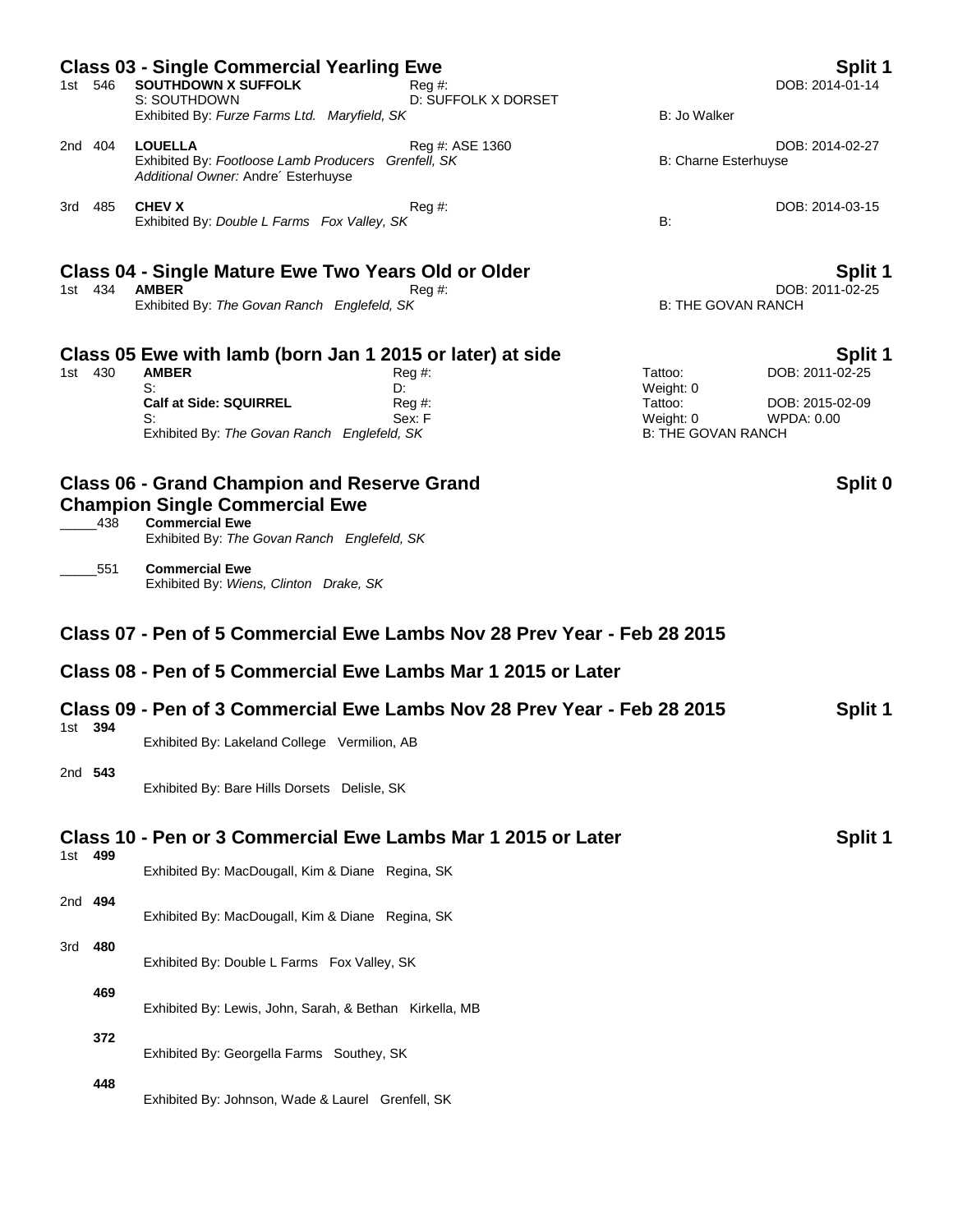|          | Class 11 - Pen of 2 Commercial Ewe Lambs Nov 28 Prev Year - Feb 28 2015                                                                                      | Split 1 |
|----------|--------------------------------------------------------------------------------------------------------------------------------------------------------------|---------|
| 1st 548  | Exhibited By: Furze Farms Ltd. Maryfield, SK                                                                                                                 |         |
| 2nd 557  | Exhibited By: Johnson, Wade & Laurel Grenfell, SK                                                                                                            |         |
|          | Class 12 - Pen of 2 Commercial Ewe Lambs Mar 1 2015 or Later                                                                                                 | Split 1 |
| 1st 489  | Exhibited By: Double L Farms Fox Valley, SK                                                                                                                  |         |
| 1st 484  | <b>Class 13 - Pen of 2 Commercial Yearling Ewes</b>                                                                                                          | Split 1 |
|          | Exhibited By: Double L Farms Fox Valley, SK                                                                                                                  |         |
|          | <b>Class 14 - Pen of Two Commercial Mature Ewes Two Years Old or Older</b>                                                                                   |         |
| 2nd 499  | Class 15 - Grand Champion and Reserve Grand Champion Pen of Commercial Ewes<br><b>Commercial Ewe Pen</b><br>Exhibited By: MacDougall, Kim & Diane Regina, SK | Split 0 |
| 10th 489 | <b>Commercial Ewe Pen</b><br>Exhibited By: Double L Farms Fox Valley, SK                                                                                     |         |
|          | Class 16 - Pen of 3 PB Ewe Lambs (all breeds) Nov 28 Prev Year - Feb 28 2015                                                                                 |         |
|          | Class 17 - Pen of 3 PB Ewe Lambs (all breeds) Mar 1 2015 or Later                                                                                            |         |
|          | Class 18 - Pen of Two PB Yearling Ewes (all breeds)                                                                                                          |         |

## **Class 19 - Grand Champion and Reserve Grand Champion Pen of PB Ewes**

# **Market Lamb Competition - 300M Market Lambs**

### **Judged By: Patric Lyster Halkirk, AB**

| Class 01 - Wether or Ewe Lamb: 90 - 120 lbs |         |                                                                                |                              | Split 1                             |                 |
|---------------------------------------------|---------|--------------------------------------------------------------------------------|------------------------------|-------------------------------------|-----------------|
|                                             | 1st 464 | <b>CHAROLLIAS X</b><br>Exhibited By: Lewis, John, Sarah, & Bethan Kirkella, MB | Reg #:                       | B:                                  | DOB: 2015-04-04 |
| 2nd 450                                     |         | <b>MARKET LAMB #2</b><br>Exhibited By: Johnson, Wade & Laurel Grenfell, SK     | Reg #: COMMERCIAL            | <b>B: WADE &amp; LAUREL JOHNSON</b> | DOB: 2015-04-01 |
| 3rd                                         | 472     | <b>DORSET X</b><br>S: PRAIRIE ROSE                                             | Reg#                         |                                     | DOB: 2015-04-14 |
|                                             |         | Exhibited By: Lewis, John, Sarah, & Bethan Kirkella, MB                        |                              | B:                                  |                 |
|                                             | 390     | <b>BRAEBANK CHELSEY</b><br>S: SAWYER 40X                                       | Reg #: 714556<br>$D:$ PEN 8T |                                     | DOB: 2015-03-29 |
|                                             |         | Exhibited By: Braebank Stock Farm Pilger, SK                                   |                              | B: braebank stock farm              |                 |
|                                             | 542     | <b>MARKET LAMB</b><br>Exhibited By: Trowell, Lois Saltcoats, SK                | $Reg \#$ :                   | <b>B: Lois Trowell</b>              | DOB: 2015-04-20 |
|                                             | 418     | <b>MARKET LAMB</b><br>Exhibited By: Goudy, Billy Stoughton, SK                 | $Reg \#$ :                   | B: Billy Goudy                      | DOB: 2015-05-02 |
|                                             | 456     | <b>MARKET LAMB #1</b><br>Exhibited By: Johnson, Wade & Laurel Grenfell, SK     | Reg #: COMMERCIAL            | <b>B: WADE &amp; LAUREL JOHNSON</b> | DOB: 2015-04-01 |